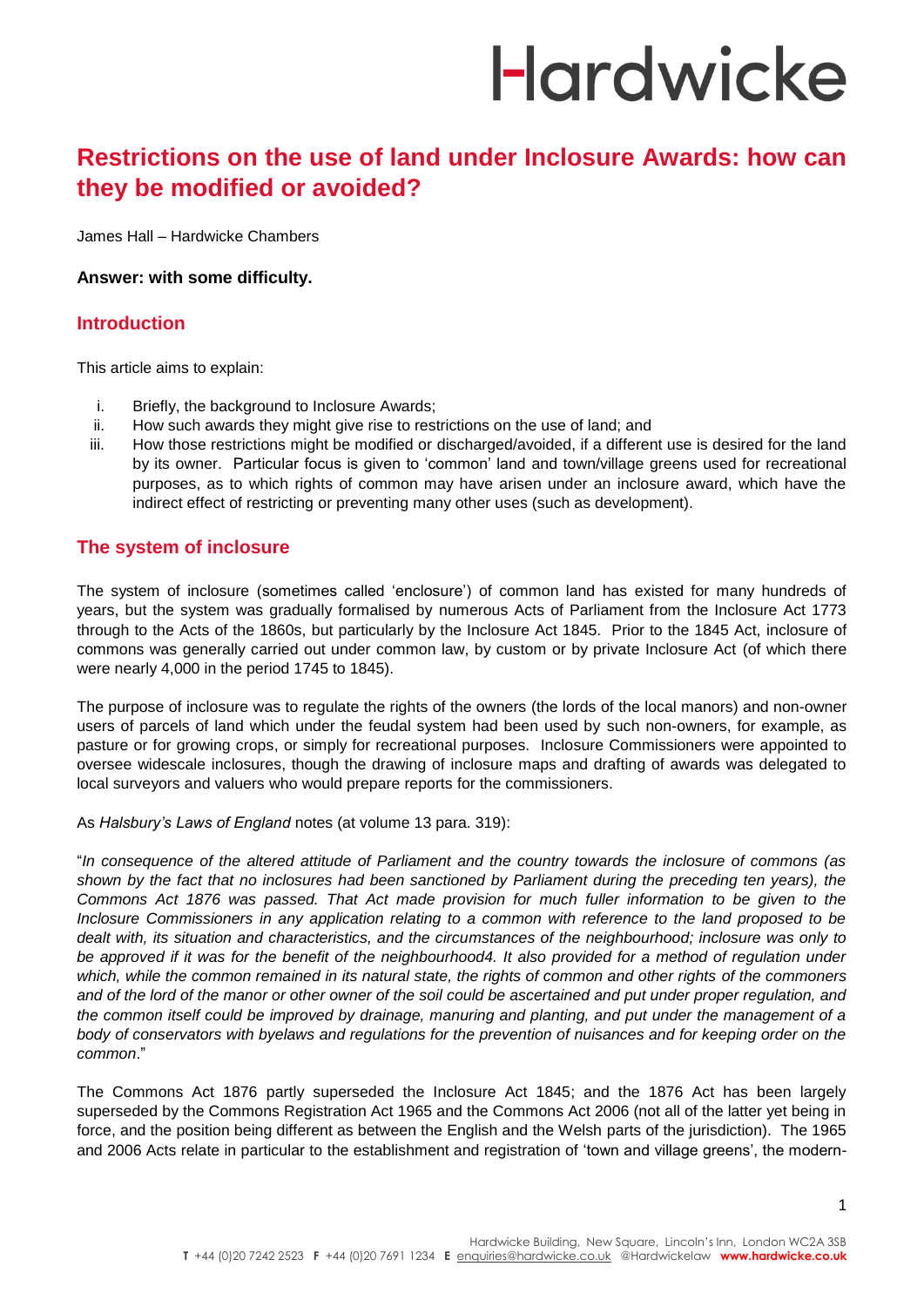day statutory version of the lands which feudal barons and lords of the manor once allowed their subjects to use for recreational purposes.

However, many provisions of the Inclosure Act 1845 and the Commons Act 1876 remain in force and relevant to the question this article addresses, in that they continue to affect some existing titles to land and be relevant to disputed registrations under the 1965 and 2006 Acts: and, for example, section 12 of the Inclosure Act 1857 and s29 Commons Act 1876 retain relevance because they provide that, in certain circumstances, interference with the exercise of commons rights is a criminal offence, a point discussed e.g. in *Oxfordshire County Council v Oxfordshire City Council* [2006] UKHL 25.

#### **Restrictions on use: for example, for exercise and recreation**

A single inclosure award might well cover numerous parcels of land and set out differing purposes and restrictions on use (e.g. for pasture; as allotments for growing vegetables/crops) for some parcels as compared to others, as well as e.g. setting out roads and ways for the use of persons interested in the land. One common restriction on use was that imposed under s15 Inclosure Act 1845, which provided that:

"…*in every case in which an inclosure of lands in the parish in which* [a] *town green or village green may be situate…it shall be lawful for the commissioners, if they shall think fit, to direct that such town green or village green, provided such green be of equal or greater extent, be allotted to the church-wardens and overseers of the poor of such parish, in trust to allow the same to be used for the purposes of exercise and recreation, and the same shall be allotted and awarded accordingly, in like manner, and with the like provisions for* [fencing, preserving the surface thereof, draining and levelling]…*as herein-after directed concerning the allotments to be made for the purposes of exercise and recreation; and such green may be so allotted in addition to other land*  which may be allotted for the purposes of exercise and recreation, or, if the commissioners shall think it *sufficient, may be allotted in substitution for other land which might have been required to be allotted for such purposes*…"

Thus, under an inclosure award land might become held in trust by the 'church wardens and overseers of the poor' for exercise and recreation purposes. Typically, many such areas of land have continued to be used for sports pitches and/or as local parks, up until the present day.

### **Why might modification or discharge of such restrictions be sought?**

Over time, such land may often have come into the ownership of local authorities given the reduced role of the Church; and given rearrangements of local government over time, may not even be in the hands of Parish or Community councils as at the present day, but may now be held by County Councils or unitary authorities which are rather more remote from the locations in question.

Given the pressure on local government budgets, on housing stock and even on schools in terms of accommodating growing numbers of pupils, it is not hard to imagine that many parcels of land subject to inclosure restrictions are now wanted for purposes other than, for example, 'exercise and recreation'. Such land may be required for housing or even commercial (or mixed use) developments and/or as a site for a new or relocated school.

### **How might such restrictions be modified or discharged/avoided?**

Section 149 Inclosure Act 1845 allowed (and, being still in force, still allows) the commissioners (and, presumably therefore, their statutory successors) to exchange *'inconvenient allotments for the poor and for public purposes* [including allotments for the purposes of exercise and recreation] … *for land more convenient'*, on joint application by the trustees of the recreational land and the owners of the substitute land *if* '*the*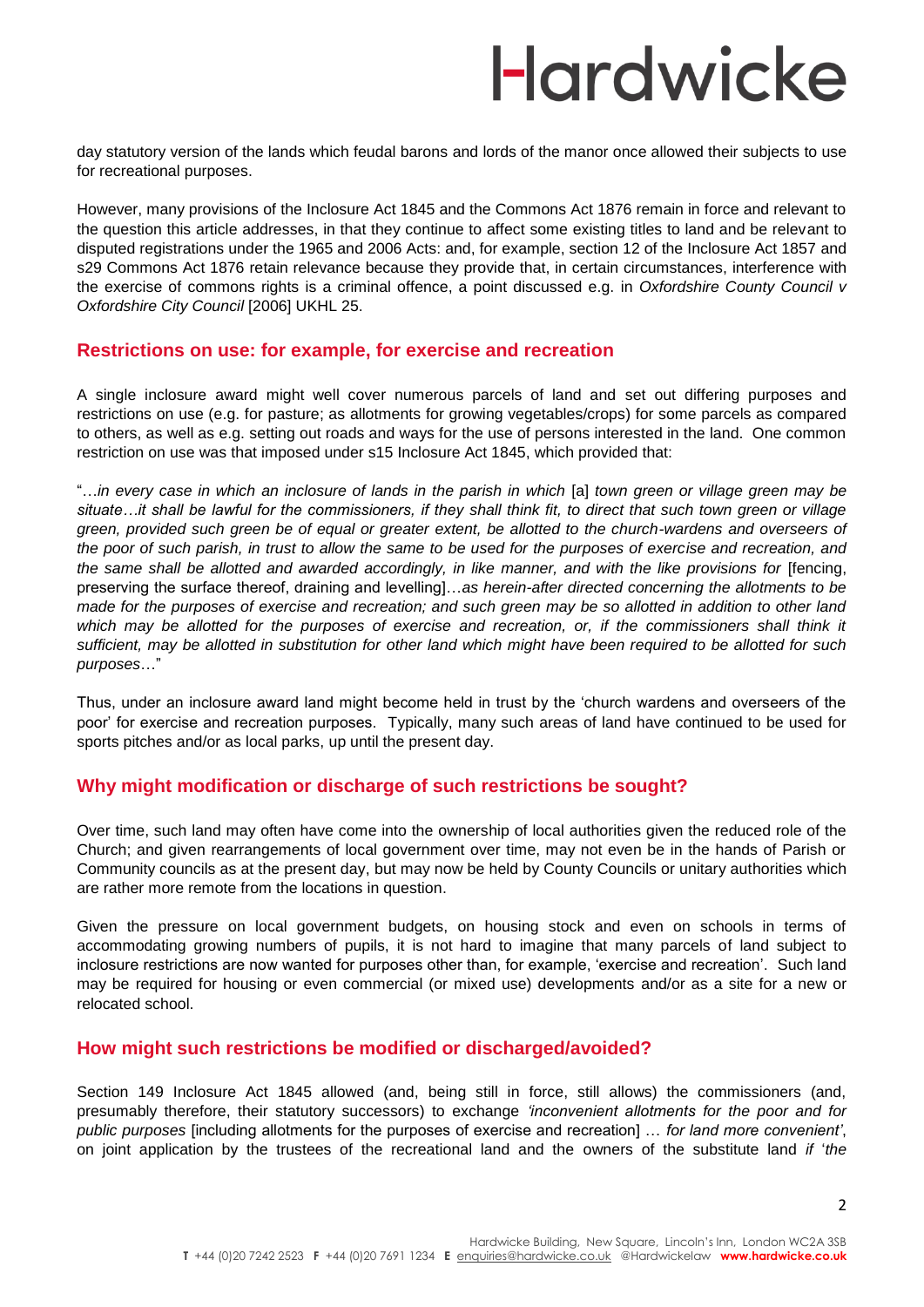*commissioners … be of opinion that such exchange would be beneficial to the poor inhabitants or other persons for whose benefit or more suitable to the purposes for which* [the original] *allotment was made*'.

Section 27 of the Commons Act 1876 provides an alternative to s149 IA 1845:

"*The trustees of any recreation ground and the allotment wardens of any field gardens may, with the approval of*  the Inclosure Commissioners, sell all or any part of the allotment vested in them, and out of the proceeds of *such sale purchase any fit and suitable land in the same parish or neighbourhood:*

*Provided, that the land so purchased shall be held in trust for the purposes for which the allotment so sold as aforesaid was allotted, and for no others; and provided, that the Inclosure Commissioners shall not sanction any such sale as aforesaid unless and until it shall be proved to their satisfaction that land more suitable for the purposes for which the allotment proposed to be sold was allotted may and will be forthwith purchased; and the*  proceeds of any such sale shall be paid to the Inclosure Commissioners, and shall remain in their hands until *such purchase of other land as aforesaid*." (emphasis in bold supplied)

There appears to be only one reported case touching on s27 CA 1876, namely *Snelling v Burstow Parish Council* [2013] EWCA Civ 1411, though that case did not deal with this point and in fact concerned the council in question's apparently wider powers of sale under the Small Holdings and Allotments Act 1908, s32.

Nor does there appear to be a reported case which confirms whether the provisions of an Inclosure Award, and the 1845 Act (and any other relevant legislation) continue to apply to any land substituted for land originally subject to an inclosure award restriction. S27 CA 1876 does provide that "*the land so purchased shall be held in trust for the purposes for which the allotment so sold as aforesaid was allotted".* That statutory 'trust' would appear to be for the benefit of the public at large (or, at least, for the 'p*oor inhabitants of* [the] *parish'* as noted in s149 IA 1845). Alternatively, insofar as the exchange should in fact have been effected (and may be deemed to have been effected) under s149 1845 Act, then the wording of the latter provision may also suggest that the substitute land is subject to the same conditions.

As mentioned above, there have been a series of further relevant Acts including the Commons Registration Act 1965 and more recently the Commons Act 2006 (with common land now being subject to a system of registration). Sections 16(1), (2) and (3) and (5) CA 2006 provide the ability to apply for land registered as a town or village green to be deregistered provided that, if the land is more than 200 square metres in size, alternative land is proposed in exchange. It would not, of course, apply to land which is subject to inclosure award restrictions but which has not yet been registered as a town or village green (assuming that the failure to so register has not led to extinguishment of rights; see next section, below).

The criteria to be considered on an application, under s16(6), are:

- a) the interests of persons having rights in relation to, or occupying, the release land (and in particular persons exercising rights of common over it;
- b) the interests of the neighbourhood;
- c) the public interest;
- d) any other matter considered to be relevant.

If the land is 200 square metres or less in size, then an application to de-register entirely (without proposed alternative land) can be made, though pursuant to s16(7) particular regard to the extent to which the absence of proposed alternative land is prejudicial to the interests specified in paragraphs (a) to (c) above. It is therefore likely to be very difficult to obtain such de-registration:

Any application must be made to the '*appropriate national authority'* under s16 2006 Act. As to the very few reported cases in which the criteria under s16 2006 Act (or its predecessor provisions) have been considered, see in particular the following cases, which suggest that the Court will interpret 'exercise and recreational use' quite widely and will lean against deregistration generally in the absence of a compelling counter-argument: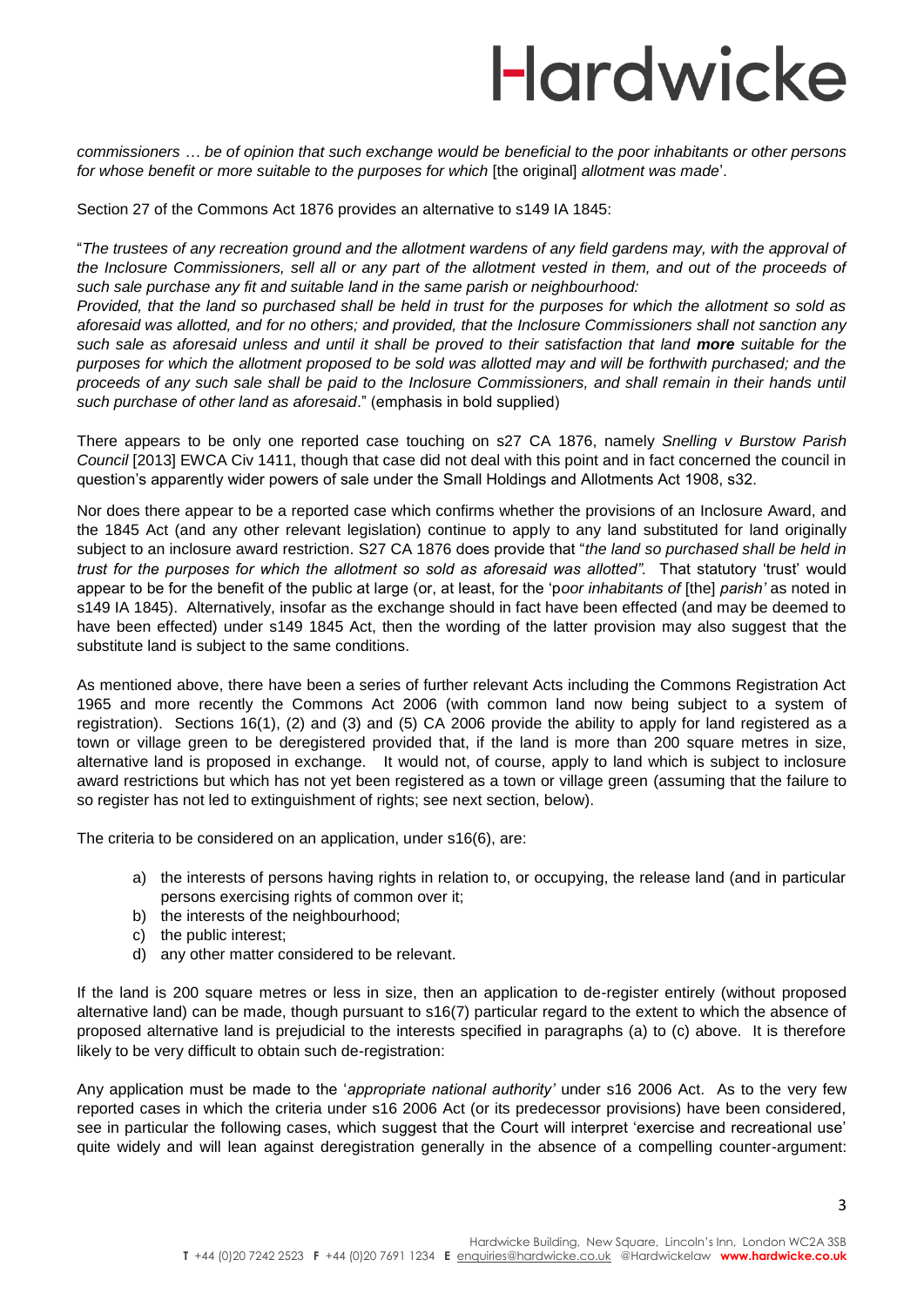- 1. *TW Logistics Ltd v Essex CC* [2017] EWHC 185 (Ch);
- 2. *R. (on the application of Tadworth and Walton Residents' Association) v Secretary of State for the Environment, Food and Rural Affairs* [2015] EWHC 972 (Admin).

#### **Possible sources of discharge other than in the course of exchange and substitution**

In certain circumstances, it may be possible for pre-existing rights of common to be have been lost through nonregistration by the end of July 1970: see s1(2) Commons Registration Act 1965, the *Oxfordshire County Council* case (above) and *Littlejohns v Devon County Council* [2016] EWCA Civ 446. However, if (i) the title register refers to the rights (s1(2)(b)) or (ii) if the rights have arisen by statute or prescription *after* 1970 anyway (which would, of course, not be under an inclosure award anyway) then s1(2) CRA 1965 will not have that effect.

Section 13 CA 2006 provides that common rights may be capable of surrender in accordance with requirements prescribed by regulations, but those regulations have not yet been created and the section is only in force simply for the purpose of making regulations in Wales and in pilot areas in England.

Section 13 CA 2006 also provides that rights of common registered in a register of common land or town or village greens cannot be extinguished by operation of common law. Nevertheless, that leaves open the possibility that such prohibition may not be retrospective i.e. extinguishment may have happened prior to the coming into force of s13 CA 2006. Nor does that prohibition apply to land *not* actually so registered. Such extinguishment was rare anyway, but it may for instance have resulted from adverse possession or possibly by release or abandonment (at least for certain types of rights of common which have ascertainable owners).

Aside from the above provisions, there would appear to be no way of simply discharging a restriction placed under an inclosure award, at least without further legislation specific to that piece of land.

For completeness, it should be noted that it remains unclear whether a restriction on use in an inclosure award would qualify as a restrictive covenant capable of being modified or discharged by an application under s84 Law of Property Act 1925, but that seems doubtful.

#### **Conclusion**

The law in this area remains a complex patchwork of common law and moreover of Victorian and modern statutes, many parts of which have still not been directly considered in reported caselaw. Subject to the precise status of the land in question (i.e. when and how common rights are said to have been created; whether registered by 1970 or preserved on the title register or otherwise created since then; whether subject to the 2006 Act yet) and what the proposal for the land is, it is likely to be difficult to obtain a discharge or modification of restrictions on use (whether a direct restriction, or an indirect one by reason of the grant of rights e.g. of recreation) arising under an inclosure award- unless suitable alternative land is proposed in exchange for the originally inclosed land.

> James Hall Hardwicke Chambers 20<sup>th</sup> September 2018